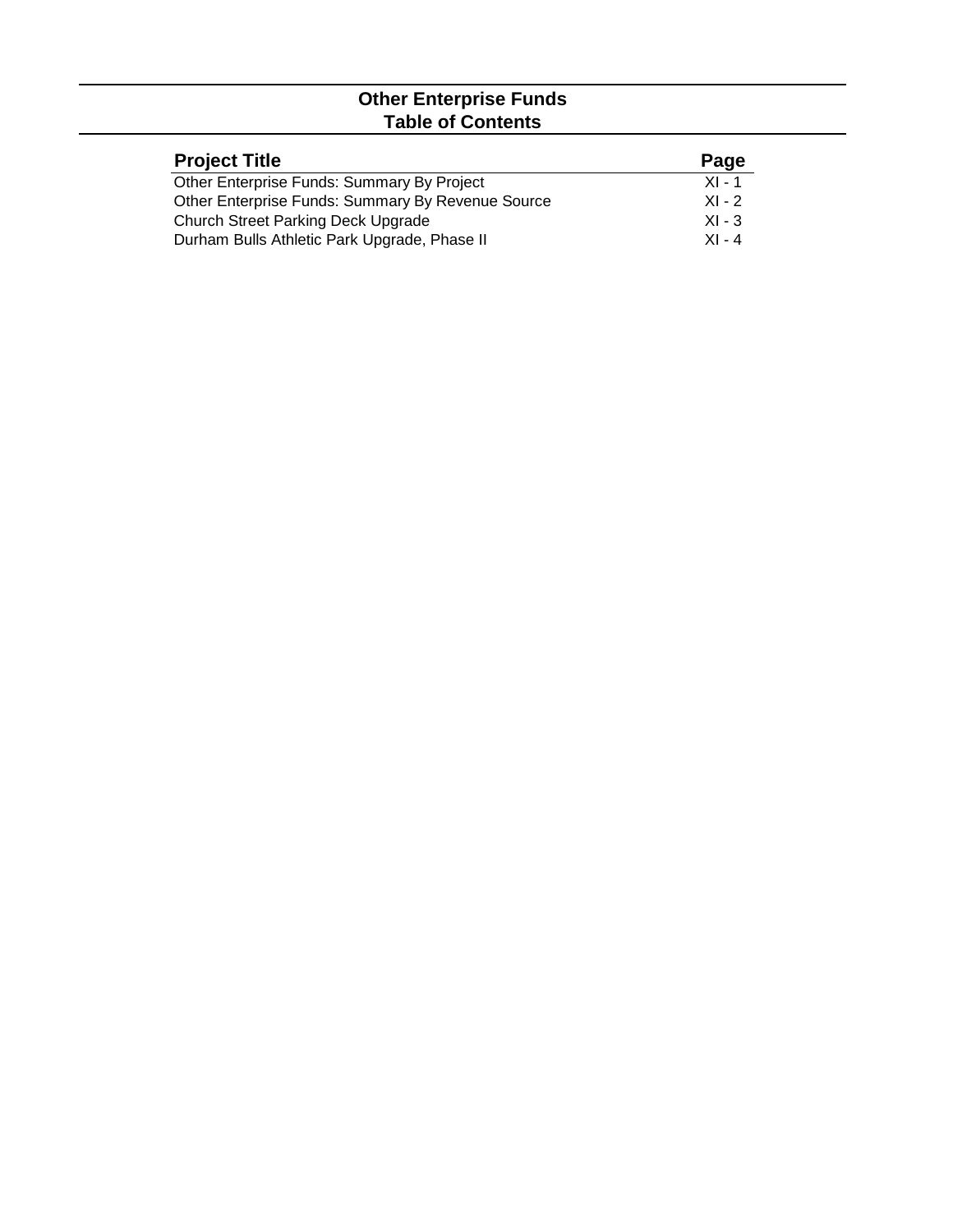| <b>Program Category: Other Enterprise Funds</b>             |                   |              |             |            |            |            |            |                        |                      |  |
|-------------------------------------------------------------|-------------------|--------------|-------------|------------|------------|------------|------------|------------------------|----------------------|--|
|                                                             |                   |              |             |            |            |            |            |                        |                      |  |
| Category                                                    | <b>Prior Year</b> | FY 2013-14   | FY 2014-15  | FY 2015-16 | FY 2016-17 | FY 2017-18 | FY 2018-19 | <b>Future</b><br>Years | <b>Total Request</b> |  |
| <b>Church Street</b><br>Parking Deck<br>Upgrade             | 1,258,000         | 0            | 0           | 0          | 0          | 0          | 0          | 0                      | 1,258,000            |  |
| Durham Bulls<br><b>Athletic Park</b><br>Upgrade<br>Phase II | 4.909.103         | 12.000.000   | $\mathbf 0$ | 0          | 0          | 0          | 0          | 0                      | 16,909,103           |  |
|                                                             | \$6,167,103       | \$12,000,000 | \$0         | \$0        | \$0        | \$0        | \$0        | \$0                    | \$18,167,103         |  |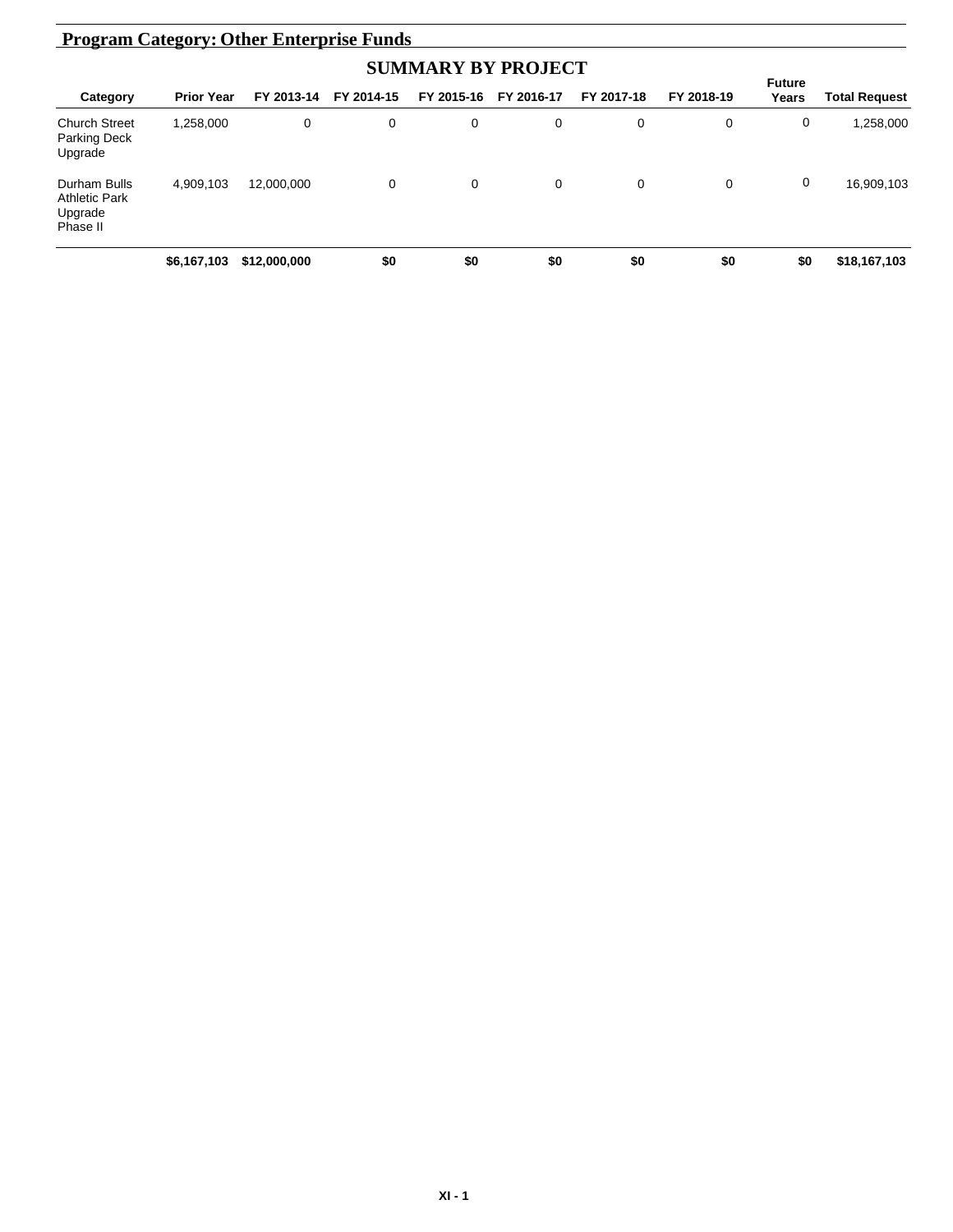## **SUMMARY BY REVENUE SOURCE**

| Category                 | <b>Prior Year</b> | FY 2013-14               | FY 2014-15 | FY 2015-16 | FY 2016-17 | FY 2017-18 | FY 2018-19 | <b>Future</b><br>Years | <b>Total Funds</b> |
|--------------------------|-------------------|--------------------------|------------|------------|------------|------------|------------|------------------------|--------------------|
| Unidentified             | 0                 |                          |            |            |            |            |            |                        | 0                  |
| <b>Rev Unauthorized</b>  | 0                 |                          |            |            |            |            |            |                        | 0                  |
| <b>Rev Authorized</b>    | 0                 |                          |            |            |            |            |            |                        |                    |
| Pay-As-You-Go            | 70,361            |                          |            |            |            |            |            |                        | 70,361             |
| Other                    |                   |                          |            |            |            |            |            |                        |                    |
| Intergovernmental        |                   |                          |            |            |            |            |            |                        |                    |
| <b>Installment Sales</b> | 5,209,742         |                          |            |            |            |            |            | $\Omega$               | 5,209,742          |
| Impact Fees              |                   |                          |            |            |            |            |            |                        |                    |
| <b>GOB Unauthorized</b>  |                   | 0 12,000,000             |            |            |            |            |            | 0                      | 12,000,000         |
| <b>GOB Authorized</b>    | 887,000           |                          |            |            |            |            |            | 0                      | 887,000            |
|                          |                   | \$6,167,103 \$12,000,000 | \$0        | \$0        | \$0        | \$0        | \$0        | \$0                    | \$18,167,103       |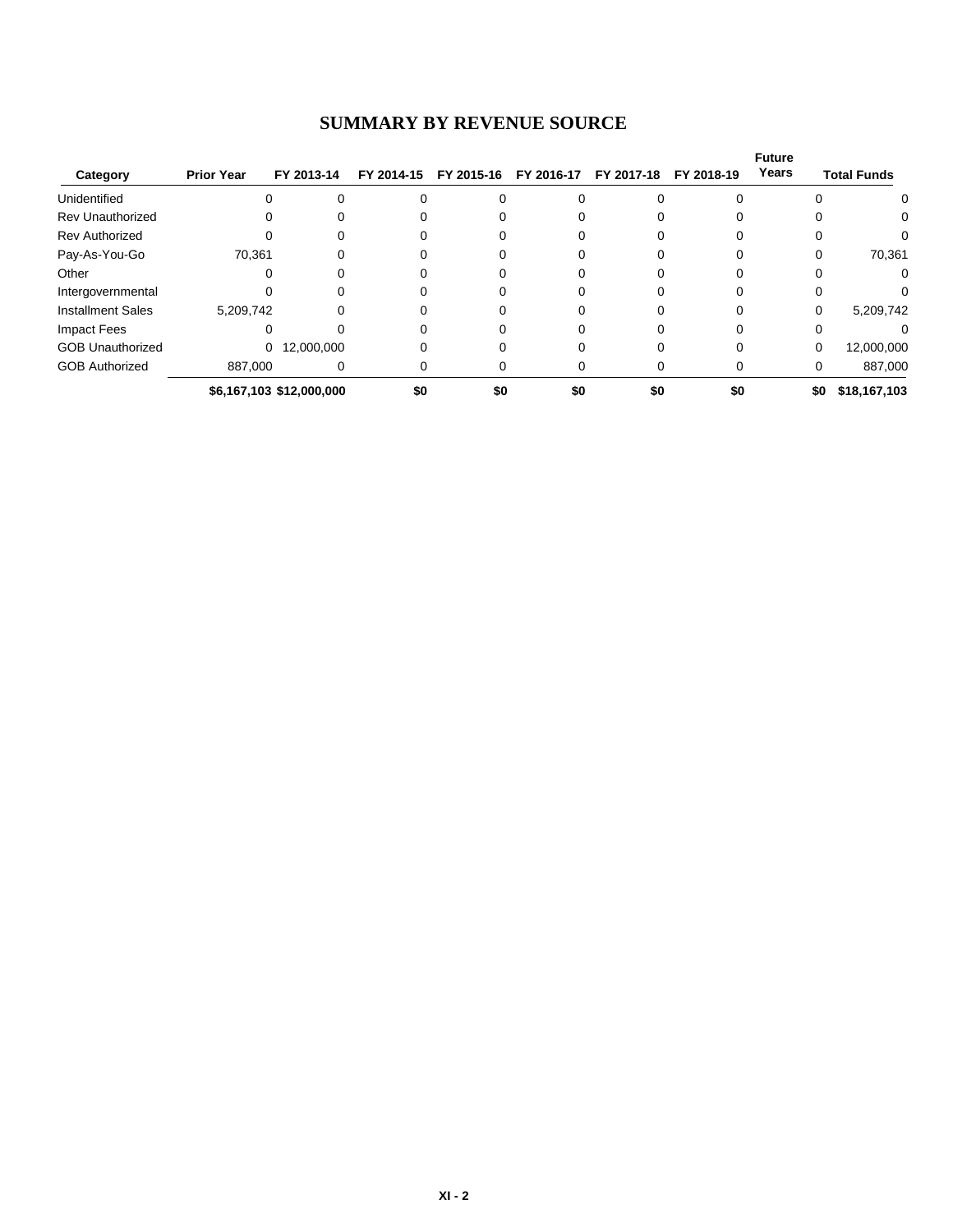## **CITY OF DURHAM CAPITAL IMPROVEMENTS PROGRAM**

| Service Area                       |                           |                                                                                                                                                                                                                     | Department              |                    |                         | Division/Program:                    |         | District:              |              |
|------------------------------------|---------------------------|---------------------------------------------------------------------------------------------------------------------------------------------------------------------------------------------------------------------|-------------------------|--------------------|-------------------------|--------------------------------------|---------|------------------------|--------------|
| <b>Other Enterprise Funds</b>      |                           |                                                                                                                                                                                                                     | <b>General Services</b> |                    |                         |                                      |         | 5                      |              |
| <b>Project Title</b>               | <b>Pin Number</b>         |                                                                                                                                                                                                                     |                         | <b>Master Plan</b> |                         |                                      |         |                        |              |
| Church Street Parking Deck Upgrade |                           |                                                                                                                                                                                                                     | 0821-12-97-3280         |                    |                         | <b>Facility Condition Assessment</b> |         |                        |              |
| <b>Project Description</b>         |                           |                                                                                                                                                                                                                     |                         |                    |                         |                                      |         |                        |              |
|                                    |                           | This project corrects deferred maintenance conditions at the Church Street                                                                                                                                          |                         |                    |                         |                                      |         |                        |              |
|                                    |                           | parking garage located at 109 South Mangum Street. The renovation<br>includes: waterproofing, concrete repairs, new lighting, repainting, exit ramp<br>repairs, application of corrosion inhibitors and repainting. |                         |                    |                         |                                      |         |                        |              |
|                                    |                           |                                                                                                                                                                                                                     |                         |                    |                         |                                      |         |                        |              |
|                                    |                           |                                                                                                                                                                                                                     |                         |                    |                         |                                      |         |                        |              |
|                                    |                           |                                                                                                                                                                                                                     |                         |                    |                         |                                      |         |                        |              |
|                                    |                           |                                                                                                                                                                                                                     |                         |                    |                         |                                      |         |                        |              |
| <b>PROJECT STATUS -</b>            |                           | <b>June 2013</b>                                                                                                                                                                                                    |                         |                    | <b>PROJECTED DATES:</b> |                                      |         | <b>TYPE REQUEST</b>    |              |
|                                    | <b>Total Expenditures</b> | \$123,585                                                                                                                                                                                                           |                         | Beginning          |                         | 07/13                                |         | Continuation           |              |
|                                    |                           |                                                                                                                                                                                                                     |                         | Completion         |                         | 12/13                                |         |                        |              |
| <b>Appropriation</b>               | <b>Prior Year</b>         | 2013-14                                                                                                                                                                                                             | 2014-15                 | 2015-16            | 2016-17                 | 2017-18                              | 2018-19 | <b>Future</b><br>Years | <b>TOTAL</b> |
| Planning/Design                    | \$620,500                 | \$0                                                                                                                                                                                                                 | \$0                     | \$0                | \$0                     | \$0                                  | \$0     | \$0                    | \$620,500    |
| Land                               | \$0                       | \$0                                                                                                                                                                                                                 | \$0                     | \$0                | \$0                     | \$0                                  | \$0     | \$0                    | \$0          |
| Construction                       | \$562,500                 | \$0                                                                                                                                                                                                                 | \$0                     | \$0                | \$0                     | \$0                                  | \$0     | \$0                    | \$562,500    |
| Equip/Furnishings                  | \$0                       | \$0                                                                                                                                                                                                                 | \$0                     | \$0                | \$0                     | \$0                                  | \$0     | \$0                    | \$0          |
| Contingency                        | \$75,000                  | \$0                                                                                                                                                                                                                 | \$0                     | \$0                | \$0                     | \$0                                  | \$0     | \$0                    | \$75,000     |
| <b>Total</b>                       | \$1,258,000               | \$0                                                                                                                                                                                                                 | \$0                     | \$0                | \$0                     | \$0                                  | \$0     | \$0                    | \$1,258,000  |
| Revenue                            | <b>Prior Year</b>         | 2013-14                                                                                                                                                                                                             | 2014-15                 | 2015-16            | 2016-17                 | 2017-18                              | 2018-19 | <b>Future</b><br>Years | <b>TOTAL</b> |
| Pay-As-You-Go                      | \$0                       | \$0                                                                                                                                                                                                                 | \$0                     | \$0                | \$0                     | \$0                                  | \$0     | \$0                    | \$0          |
| <b>GOB Authorized</b>              | \$0                       | \$0                                                                                                                                                                                                                 | \$0                     | \$0                | \$0                     | \$0                                  | \$0     | \$0                    | \$0          |
| <b>GOB Unauthorize</b>             | \$0                       | \$0                                                                                                                                                                                                                 | \$0                     | \$0                | \$0                     | \$0                                  | \$0     | \$0                    | \$0          |
| <b>Rev Authorized</b>              | \$0                       | \$0                                                                                                                                                                                                                 | \$0                     | \$0                | \$0                     | \$0                                  | \$0     | \$0                    | \$0          |
| <b>Rev Unauthorized</b>            | \$0                       | \$0                                                                                                                                                                                                                 | \$0                     | \$0                | \$0                     | \$0                                  | \$0     | \$0                    | \$0          |
| <b>Installment Sales</b>           | \$1,258,000               | \$0                                                                                                                                                                                                                 | \$0                     | \$0                | \$0                     | \$0                                  | \$0     | \$0                    | \$1,258,000  |
| <b>Impact Fees</b>                 | \$0                       | \$0                                                                                                                                                                                                                 | \$0                     | \$0                | \$0                     | \$0                                  | \$0     | \$0                    | \$0          |
| Intergovernmental                  | \$0                       | \$0                                                                                                                                                                                                                 | \$0                     | \$0                | \$0                     | \$0                                  | \$0     | \$0                    | \$0          |
| Unidentified                       | \$0                       | \$0                                                                                                                                                                                                                 | \$0                     | \$0                | \$0                     | \$0                                  | \$0     | \$0                    | \$0          |
| <b>Total</b>                       | \$1,258,000               | \$0                                                                                                                                                                                                                 | \$0                     | \$0                | \$0                     | \$0                                  | \$0     | \$0                    | \$1,258,000  |
| <b>Operating</b>                   | <b>Prior Year</b>         | 2013-14                                                                                                                                                                                                             | 2014-15                 | 2015-16            | 2016-17                 | 2017-18                              | 2018-19 | <b>Future</b><br>Years | <b>TOTAL</b> |
| <b>Capital Outlay</b>              | \$0                       | \$0                                                                                                                                                                                                                 | \$0                     | \$0                | \$0                     | \$0                                  | \$0     | \$0                    | \$0          |
| Maint/Operations                   | \$0                       | \$0                                                                                                                                                                                                                 | \$0                     | \$0                | \$0                     | \$0                                  | \$0     | \$0                    | \$0          |
| Personnel                          | \$0                       | \$0                                                                                                                                                                                                                 | \$0                     | \$0                | \$0                     | \$0                                  | \$0     | \$0                    | \$0          |
| <b>Total</b>                       | \$0                       | \$0                                                                                                                                                                                                                 | \$0                     | \$0                | \$0                     | \$0                                  | \$0     | \$0                    | \$0          |